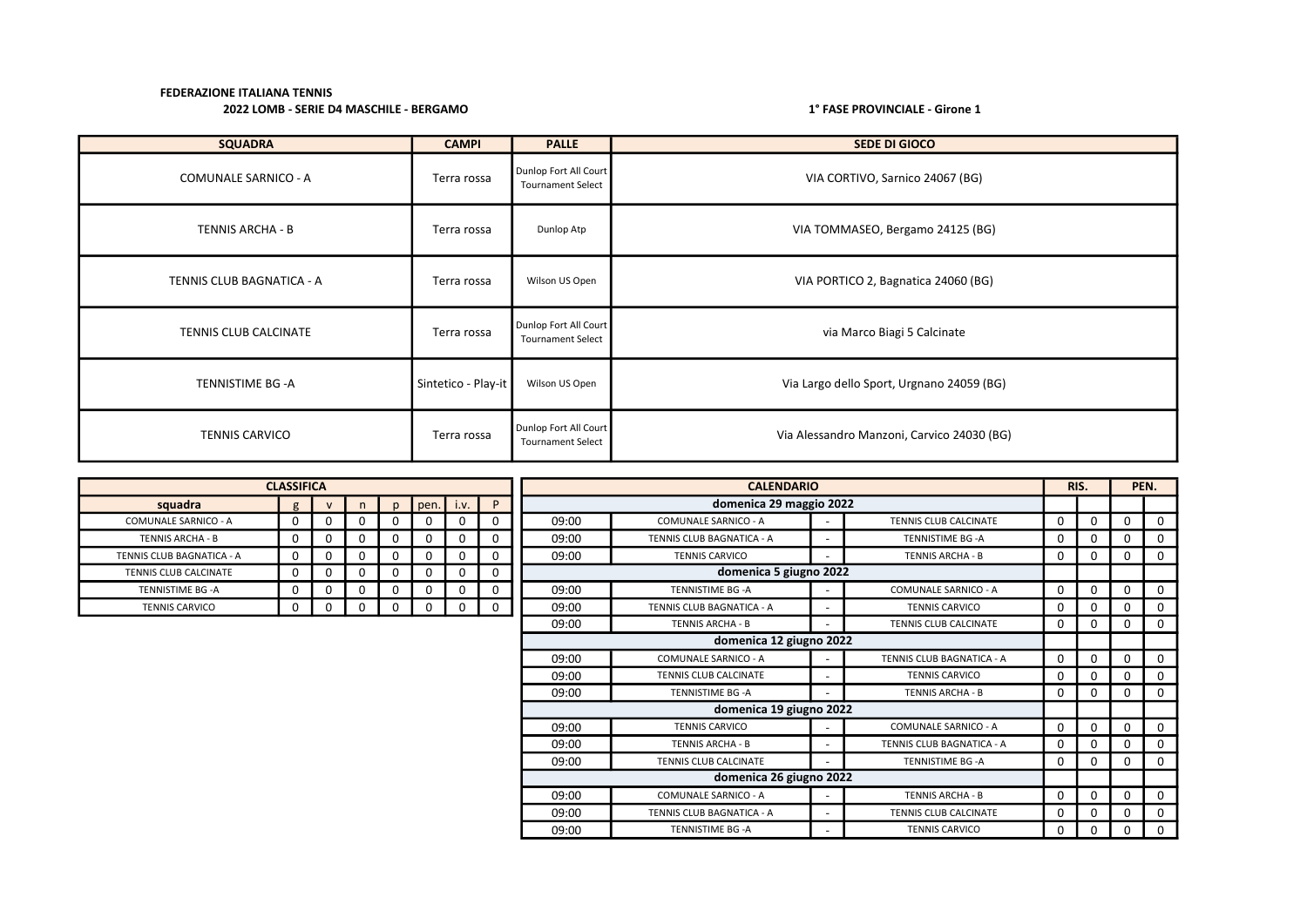| <b>SQUADRA</b>                  | <b>CAMPI</b>                   | <b>PALLE</b>                                      | <b>SEDE DI GIOCO</b>                               |
|---------------------------------|--------------------------------|---------------------------------------------------|----------------------------------------------------|
| TC CITTA DEI MILLE - AZIMUT - B | Terra sintetica                | Head Tour XT                                      | Via Martinella, Bergamo 24124 (BG)                 |
| TENNIS CLUB ISOLA - B           | Terra rossa                    | Wilson US Open                                    | VIA S. FRANCESCO D'ASSISI, Bonate Sopra 24040 (BG) |
| EVOSPORT - A                    | Sintetico - Play-it            | Wilson US Open                                    | Via Monti, Pontirolo Nuovo 24040 (BG)              |
| TENNIS CLUB TREVIGLIO - B       | Terra rossa                    | Dunlop Fort All Court<br><b>Tournament Select</b> | Via Pasteur, Treviglio 24047 (BG)                  |
| <b>FORTENNIS</b>                | Sintetico - Altri<br>materiali | Wilson US Open                                    | Viale dello sport, snc - Terno D'Isola. (BG)       |
| <b>TENNIS CLUB MONTECCHIO</b>   | Terra rossa                    | Dunlop Fort All Court<br><b>Tournament Select</b> | VIA PALEOCAPA, Alzano Lombardo 24022 (BG)          |

|                                  | <b>CLASSIFICA</b> |              |              |              |      |      |             |       | <b>CALENDARIO</b>               |  |                                 |             |              |          | PEN.        |
|----------------------------------|-------------------|--------------|--------------|--------------|------|------|-------------|-------|---------------------------------|--|---------------------------------|-------------|--------------|----------|-------------|
| squadra                          | g                 | $\mathsf{v}$ | $\mathsf{n}$ | $\mathsf{D}$ | pen. | i.v. | P           |       | domenica 29 maggio 2022         |  |                                 |             |              |          |             |
| TC CITTA DEI MILLE - AZIMUT - B  | $\Omega$          | 0            | O            |              | 0    | 0    | 0           | 09:00 | TC CITTA DEI MILLE - AZIMUT - B |  | TENNIS CLUB TREVIGLIO - B       | $\Omega$    | 0            | 0        | $\Omega$    |
| TENNIS CLUB ISOLA - B            | 0                 | 0            | $\Omega$     | 0            | 0    | 0    | $\Omega$    | 09:00 | <b>EVOSPORT - A</b>             |  | <b>FORTENNIS</b>                | $\Omega$    | 0            | 0        | 0           |
| <b>EVOSPORT - A</b>              | 0                 | 0            | 0            | 0            | 0    | 0    | 0           | 09:00 | <b>TENNIS CLUB MONTECCHIO</b>   |  | TENNIS CLUB ISOLA - B           | 0           | $\mathbf{0}$ | 0        | 0           |
| <b>TENNIS CLUB TREVIGLIO - B</b> | 0                 | 0            | $\Omega$     | $\Omega$     | 0    | 0    | 0           |       | domenica 5 giugno 2022          |  |                                 |             |              |          |             |
| <b>FORTENNIS</b>                 | $\Omega$          | 0            | $\Omega$     | 0            | 0    | 0    | 0           | 09:00 | <b>FORTENNIS</b>                |  | TC CITTA DEI MILLE - AZIMUT - B | $\Omega$    | 0            | $\Omega$ | $\Omega$    |
| <b>TENNIS CLUB MONTECCHIO</b>    | 0                 | 0            | $\Omega$     | 0            | 0    | 0    | $\mathbf 0$ | 09:00 | <b>EVOSPORT - A</b>             |  | <b>TENNIS CLUB MONTECCHIO</b>   | $\mathbf 0$ | 0            | 0        | $\Omega$    |
|                                  |                   |              |              |              |      |      |             | 09:00 | TENNIS CLUB ISOLA - B           |  | TENNIS CLUB TREVIGLIO - B       | $\Omega$    | 0            | 0        | $\Omega$    |
|                                  |                   |              |              |              |      |      |             |       | domenica 12 giugno 2022         |  |                                 |             |              |          |             |
|                                  |                   |              |              |              |      |      |             | 09:00 | TC CITTA DEI MILLE - AZIMUT - B |  | <b>EVOSPORT - A</b>             | $\Omega$    | $\Omega$     | $\Omega$ | $\Omega$    |
|                                  |                   |              |              |              |      |      |             | 09:00 | TENNIS CLUB TREVIGLIO - B       |  | <b>TENNIS CLUB MONTECCHIO</b>   | $\Omega$    | 0            | 0        | 0           |
|                                  |                   |              |              |              |      |      |             | 09:00 | <b>FORTENNIS</b>                |  | TENNIS CLUB ISOLA - B           | $\Omega$    | $\Omega$     | 0        | $\Omega$    |
|                                  |                   |              |              |              |      |      |             |       | domenica 19 giugno 2022         |  |                                 |             |              |          |             |
|                                  |                   |              |              |              |      |      |             | 09:00 | <b>TENNIS CLUB MONTECCHIO</b>   |  | TC CITTA DEI MILLE - AZIMUT - B | 0           | 0            | $\Omega$ | $\mathbf 0$ |
|                                  |                   |              |              |              |      |      |             | 09:00 | TENNIS CLUB ISOLA - B           |  | EVOSPORT - A                    | 0           | 0            | 0        | $\Omega$    |
|                                  |                   |              |              |              |      |      |             | 09:00 | TENNIS CLUB TREVIGLIO - B       |  | <b>FORTENNIS</b>                | 0           | 0            | 0        | $\Omega$    |
|                                  |                   |              |              |              |      |      |             |       | domenica 26 giugno 2022         |  |                                 |             |              |          |             |
|                                  |                   |              |              |              |      |      |             | 09:00 | TC CITTA DEI MILLE - AZIMUT - B |  | TENNIS CLUB ISOLA - B           | 0           | 0            | 0        | 0           |
|                                  |                   |              |              |              |      |      |             | 09:00 | <b>EVOSPORT - A</b>             |  | TENNIS CLUB TREVIGLIO - B       | $\Omega$    | 0            | 0        | 0           |
|                                  |                   |              |              |              |      |      |             | 09:00 | <b>FORTENNIS</b>                |  | <b>TENNIS CLUB MONTECCHIO</b>   | 0           | 0            | 0        | 0           |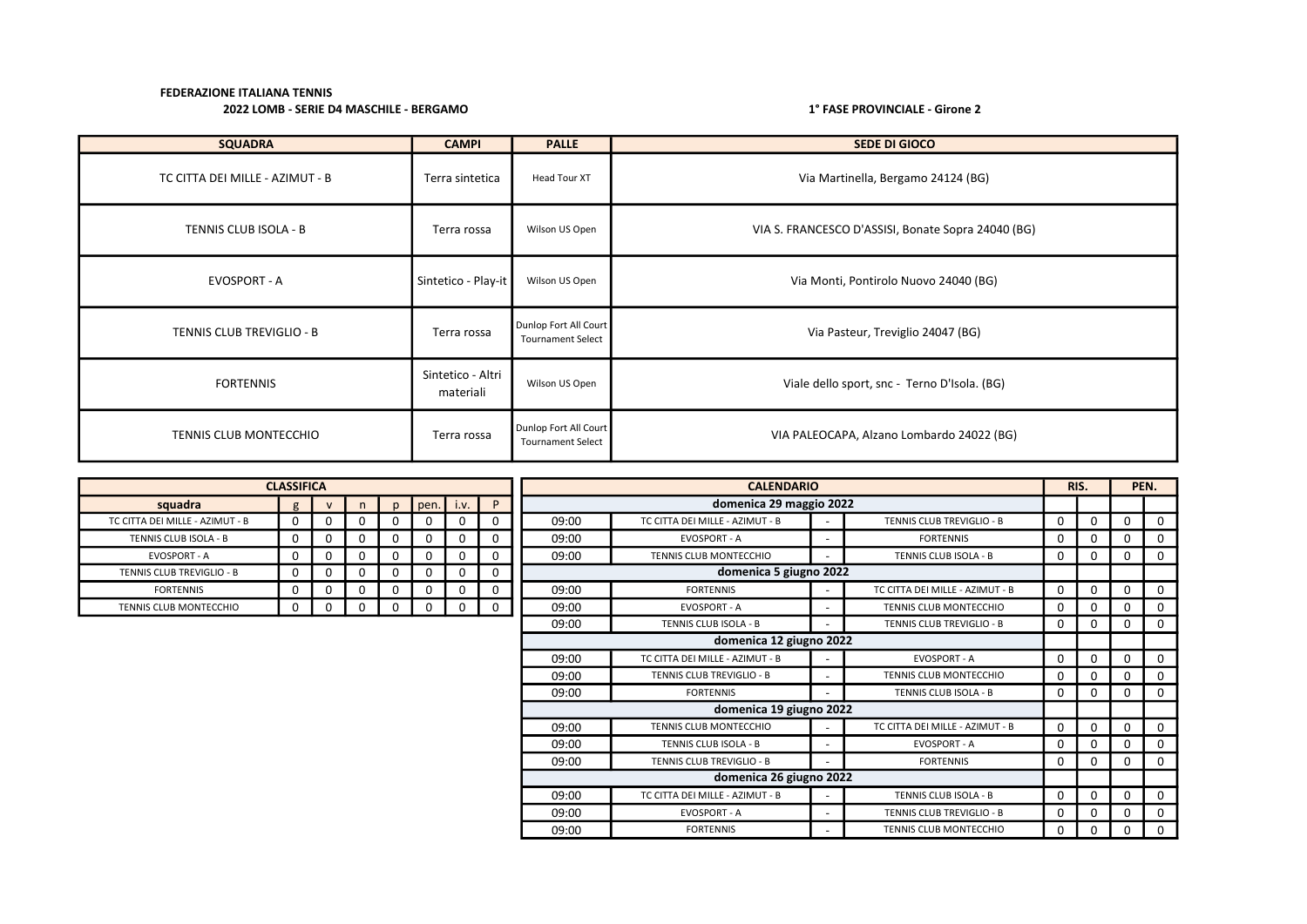| <b>SQUADRA</b>                | <b>CAMPI</b>        | <b>PALLE</b>                                      | <b>SEDE DI GIOCO</b>                              |
|-------------------------------|---------------------|---------------------------------------------------|---------------------------------------------------|
| TENNIS ARCHA - A              | Terra rossa         | Dunlop Atp                                        | VIA TOMMASEO, Bergamo 24125 (BG)                  |
| <b>TENNIS CLUB PARRE</b>      | Terra rossa         | Dunlop Fort All Court<br><b>Tournament Select</b> | VIA RISORGIMENTO, Parre 24020 (BG)                |
| <b>G.S.TENNIS BREMBATE</b>    | Erba sintetica      | Head Tour                                         | VIA ORATORIO, Brembate 24041 (BG)                 |
| TC CITTA DEI MILLE-AZIMUT - C | Terra sintetica     | Head Tour XT                                      | Via Martinella, Bergamo 24124 (BG)                |
| <b>PUNTO TENNIS</b>           | Terra rossa         | <b>Head Tour XT</b>                               | VIA ANTONIO LOCATELLI, Casirate d'Adda 24040 (BG) |
| <b>TENNIS CLUB LEFFE</b>      | Sintetico - Play-it | Dunlop Fort All Court<br><b>Tournament Select</b> | Via Stadio, Leffe 24026 (BG)                      |

|                                 | <b>CLASSIFICA</b> |              |   |              |             |          |   |       | <b>CALENDARIO</b>               |                          |                                 |             |  |          |             |
|---------------------------------|-------------------|--------------|---|--------------|-------------|----------|---|-------|---------------------------------|--------------------------|---------------------------------|-------------|--|----------|-------------|
| squadra                         | g                 | $\mathsf{v}$ | n | $\mathsf{D}$ | pen. i.v.   |          | P |       | domenica 29 maggio 2022         |                          |                                 |             |  |          |             |
| <b>TENNIS ARCHA - A</b>         | 0                 | $\Omega$     |   |              | 0           | 0        |   | 09:00 | <b>TENNIS ARCHA - A</b>         |                          | TC CITTA DEI MILLE - AZIMUT - C | 0           |  | 0        | $\Omega$    |
| <b>TENNIS CLUB PARRE</b>        | 0                 | 0            |   | 0            | $\mathbf 0$ | 0        |   | 09:00 | <b>G.S.TENNIS BREMBATE</b>      | $\overline{\phantom{a}}$ | PUNTO TENNIS                    | $\mathbf 0$ |  | 0        | 0           |
| <b>G.S.TENNIS BREMBATE</b>      | 0                 | 0            |   | 0            | 0           | 0        |   | 09:00 | <b>TENNIS CLUB LEFFE</b>        |                          | <b>TENNIS CLUB PARRE</b>        | $\mathbf 0$ |  | 0        | $\mathbf 0$ |
| TC CITTA DEI MILLE - AZIMUT - C | $\Omega$          | $\Omega$     |   |              | $\mathbf 0$ | $\Omega$ |   |       | domenica 5 giugno 2022          |                          |                                 |             |  |          |             |
| <b>PUNTO TENNIS</b>             | 0                 | 0            |   | 0            | $\mathbf 0$ | 0        |   | 09:00 | <b>PUNTO TENNIS</b>             |                          | <b>TENNIS ARCHA - A</b>         | $\mathbf 0$ |  | 0        | $\mathbf 0$ |
| <b>TENNIS CLUB LEFFE</b>        | 0                 | 0            |   |              | 0           | 0        |   | 09:00 | <b>G.S.TENNIS BREMBATE</b>      |                          | <b>TENNIS CLUB LEFFE</b>        | $\Omega$    |  | 0        | $\Omega$    |
|                                 |                   |              |   |              |             |          |   | 09:00 | <b>TENNIS CLUB PARRE</b>        |                          | TC CITTA DEI MILLE - AZIMUT - C | $\mathbf 0$ |  | 0        | $\mathbf 0$ |
|                                 |                   |              |   |              |             |          |   |       | domenica 12 giugno 2022         |                          |                                 |             |  |          |             |
|                                 |                   |              |   |              |             |          |   | 09:00 | TENNIS ARCHA - A                |                          | <b>G.S.TENNIS BREMBATE</b>      | 0           |  | 0        | $\Omega$    |
|                                 |                   |              |   |              |             |          |   | 09:00 | TC CITTA DEI MILLE - AZIMUT - C |                          | <b>TENNIS CLUB LEFFE</b>        | 0           |  | 0        | $\Omega$    |
|                                 |                   |              |   |              |             |          |   | 09:00 | PUNTO TENNIS                    |                          | <b>TENNIS CLUB PARRE</b>        | 0           |  | 0        | $\Omega$    |
|                                 |                   |              |   |              |             |          |   |       | domenica 19 giugno 2022         |                          |                                 |             |  |          |             |
|                                 |                   |              |   |              |             |          |   | 09:00 | <b>TENNIS CLUB LEFFE</b>        |                          | <b>TENNIS ARCHA - A</b>         | $\mathbf 0$ |  | 0        | $\Omega$    |
|                                 |                   |              |   |              |             |          |   | 09:00 | <b>TENNIS CLUB PARRE</b>        |                          | <b>G.S.TENNIS BREMBATE</b>      | 0           |  | 0        | $\Omega$    |
|                                 |                   |              |   |              |             |          |   | 09:00 | TC CITTA DEI MILLE - AZIMUT - C |                          | <b>PUNTO TENNIS</b>             | 0           |  | 0        | $\Omega$    |
|                                 |                   |              |   |              |             |          |   |       | domenica 26 giugno 2022         |                          |                                 |             |  |          |             |
|                                 |                   |              |   |              |             |          |   | 09:00 | TENNIS ARCHA - A                |                          | <b>TENNIS CLUB PARRE</b>        | 0           |  | $\Omega$ | $\mathbf 0$ |
|                                 |                   |              |   |              |             |          |   | 09:00 | <b>G.S.TENNIS BREMBATE</b>      |                          | TC CITTA DEI MILLE - AZIMUT - C | $\mathbf 0$ |  | 0        | $\mathbf 0$ |
|                                 |                   |              |   |              |             |          |   | 09:00 | PUNTO TENNIS                    |                          | TENNIS CLUB LEFFE               | 0           |  | 0        | 0           |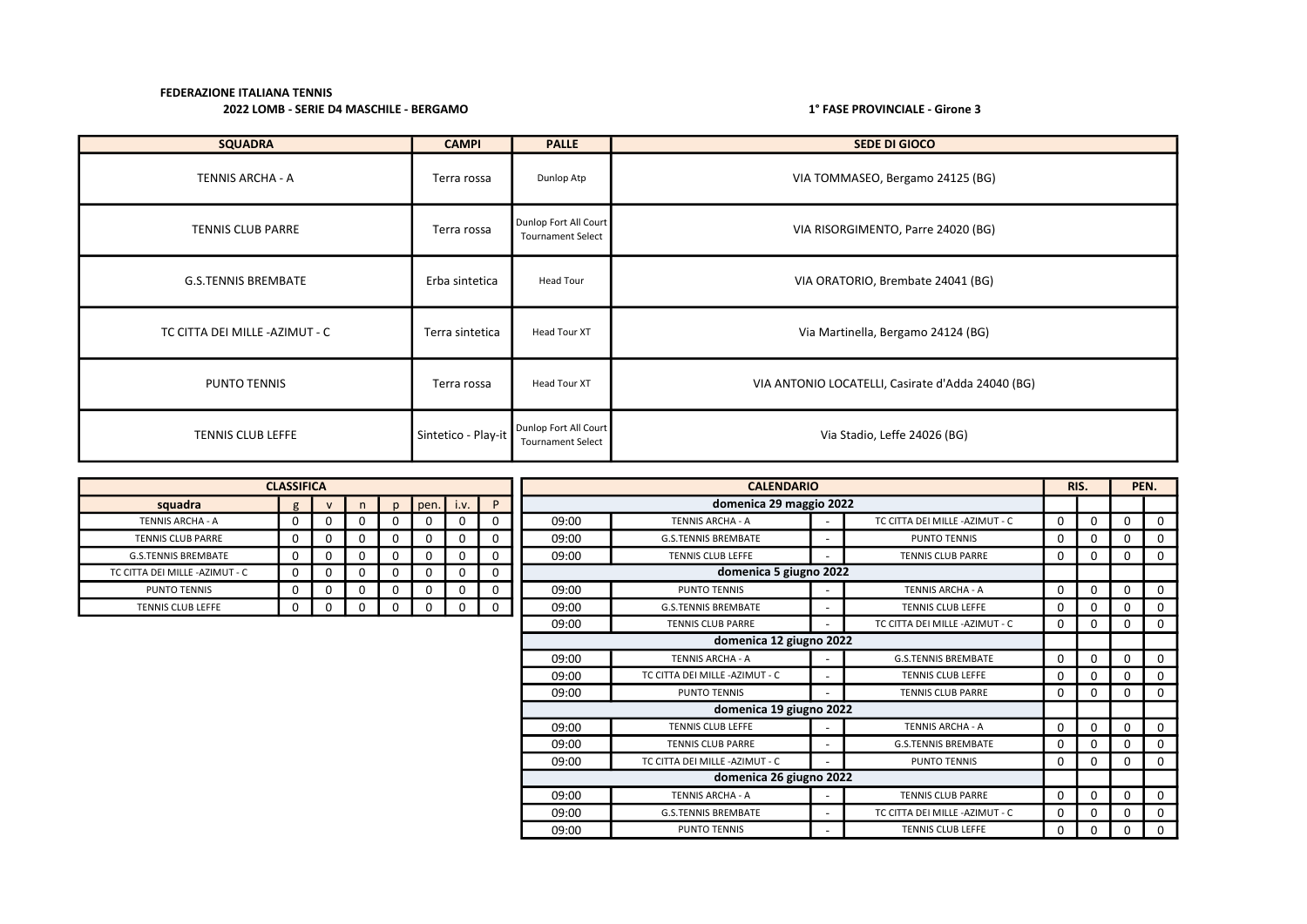| <b>SQUADRA</b>                  | <b>CAMPI</b>        | <b>PALLE</b>                                      | <b>SEDE DI GIOCO</b>                               |
|---------------------------------|---------------------|---------------------------------------------------|----------------------------------------------------|
| TENNIS CLUB ISOLA - A           | Terra rossa         | Wilson US Open                                    | VIA S. FRANCESCO D'ASSISI, Bonate Sopra 24040 (BG) |
| TC CITTA DEI MILLE - AZIMUT - A | Terra sintetica     | Head Tour XT                                      | Via Martinella, Bergamo 24124 (BG)                 |
| TENNIS CLUB TREVIGLIO - A       | Terra rossa         | Dunlop Fort All Court<br><b>Tournament Select</b> | Via Pasteur, Treviglio 24047 (BG)                  |
| EVOSPORT - B                    | Sintetico - Play-it | Wilson US Open                                    | Via Monti, Pontirolo Nuovo 24040 (BG)              |
| TENNIS CLUB BERGAMO             | Terra rossa         | Dunlop Fort All Court<br><b>Tournament Select</b> | VIA RUGGERI DA STABELLO 11A, Bergamo 24123 (BG)    |
| TENNIS CLUB BAGNATICA - B       | Terra rossa         | Wilson US Open                                    | VIA PORTICO 2, Bagnatica 24060 (BG)                |

|                                  | <b>CLASSIFICA</b> |              |          |          |      |             |          |       | <b>CALENDARIO</b>                |  |                                 |              |   |             | PEN.     |
|----------------------------------|-------------------|--------------|----------|----------|------|-------------|----------|-------|----------------------------------|--|---------------------------------|--------------|---|-------------|----------|
| squadra                          | g                 | $\mathsf{v}$ | n        | n.       | pen. | i.v.        | P        |       | domenica 29 maggio 2022          |  |                                 |              |   |             |          |
| TENNIS CLUB ISOLA - A            | 0                 | 0            | $\Omega$ | 0        |      | $\mathbf 0$ |          | 09:00 | TENNIS CLUB ISOLA - A            |  | EVOSPORT - B                    | 0            | 0 | $\mathbf 0$ | $\Omega$ |
| TC CITTA DEI MILLE -AZIMUT - A   | 0                 | 0            | $\Omega$ | 0        | 0    | $\Omega$    |          | 09:00 | <b>TENNIS CLUB TREVIGLIO - A</b> |  | <b>TENNIS CLUB BERGAMO</b>      | $\Omega$     | 0 | $\Omega$    |          |
| <b>TENNIS CLUB TREVIGLIO - A</b> | 0                 | 0            | $\Omega$ | 0        | 0    | $\Omega$    |          | 09:00 | TENNIS CLUB BAGNATICA - B        |  | TC CITTA DEI MILLE - AZIMUT - A | 0            | 0 | 0           |          |
| <b>EVOSPORT - B</b>              | 0                 | 0            | $\Omega$ | $\Omega$ |      | 0           |          |       | domenica 5 giugno 2022           |  |                                 |              |   |             |          |
| TENNIS CLUB BERGAMO              | 0                 | 0            | $\Omega$ | 0        |      | 0           |          | 09:00 | TENNIS CLUB BERGAMO              |  | TENNIS CLUB ISOLA - A           | $\Omega$     | 0 | $\Omega$    |          |
| TENNIS CLUB BAGNATICA - B        | 0                 | 0            |          | $\Omega$ |      | $\Omega$    | $\Omega$ | 09:00 | TENNIS CLUB TREVIGLIO - A        |  | TENNIS CLUB BAGNATICA - B       | $\Omega$     | 0 | $\Omega$    | 0        |
|                                  |                   |              |          |          |      |             |          | 09:00 | TC CITTA DEI MILLE - AZIMUT - A  |  | EVOSPORT - B                    | $\mathbf 0$  | 0 | 0           | $\Omega$ |
|                                  |                   |              |          |          |      |             |          |       | domenica 12 giugno 2022          |  |                                 |              |   |             |          |
|                                  |                   |              |          |          |      |             |          | 09:00 | TENNIS CLUB ISOLA - A            |  | TENNIS CLUB TREVIGLIO - A       | $\mathbf{0}$ | 0 | $\Omega$    |          |
|                                  |                   |              |          |          |      |             |          | 09:00 | <b>EVOSPORT - B</b>              |  | TENNIS CLUB BAGNATICA - B       | 0            | 0 | $\Omega$    | 0        |
|                                  |                   |              |          |          |      |             |          | 09:00 | <b>TENNIS CLUB BERGAMO</b>       |  | TC CITTA DEI MILLE-AZIMUT - A   | $\mathbf{0}$ | 0 | 0           |          |
|                                  |                   |              |          |          |      |             |          |       | domenica 19 giugno 2022          |  |                                 |              |   |             |          |
|                                  |                   |              |          |          |      |             |          | 09:00 | TENNIS CLUB BAGNATICA - B        |  | TENNIS CLUB ISOLA - A           | $\Omega$     | 0 | $\Omega$    |          |
|                                  |                   |              |          |          |      |             |          | 09:00 | TC CITTA DEI MILLE-AZIMUT - A    |  | TENNIS CLUB TREVIGLIO - A       | 0            | 0 | $\Omega$    |          |
|                                  |                   |              |          |          |      |             |          | 09:00 | <b>EVOSPORT - B</b>              |  | <b>TENNIS CLUB BERGAMO</b>      | 0            |   | $\Omega$    |          |
|                                  |                   |              |          |          |      |             |          |       | domenica 26 giugno 2022          |  |                                 |              |   |             |          |
|                                  |                   |              |          |          |      |             |          | 09:00 | TENNIS CLUB ISOLA - A            |  | TC CITTA DEI MILLE-AZIMUT - A   | $\Omega$     | 0 | $\Omega$    | $\Omega$ |
|                                  |                   |              |          |          |      |             |          | 09:00 | TENNIS CLUB TREVIGLIO - A        |  | <b>EVOSPORT - B</b>             | $\Omega$     |   | 0           |          |
|                                  |                   |              |          |          |      |             |          | 09:00 | <b>TENNIS CLUB BERGAMO</b>       |  | TENNIS CLUB BAGNATICA - B       | 0            | 0 | 0           | 0        |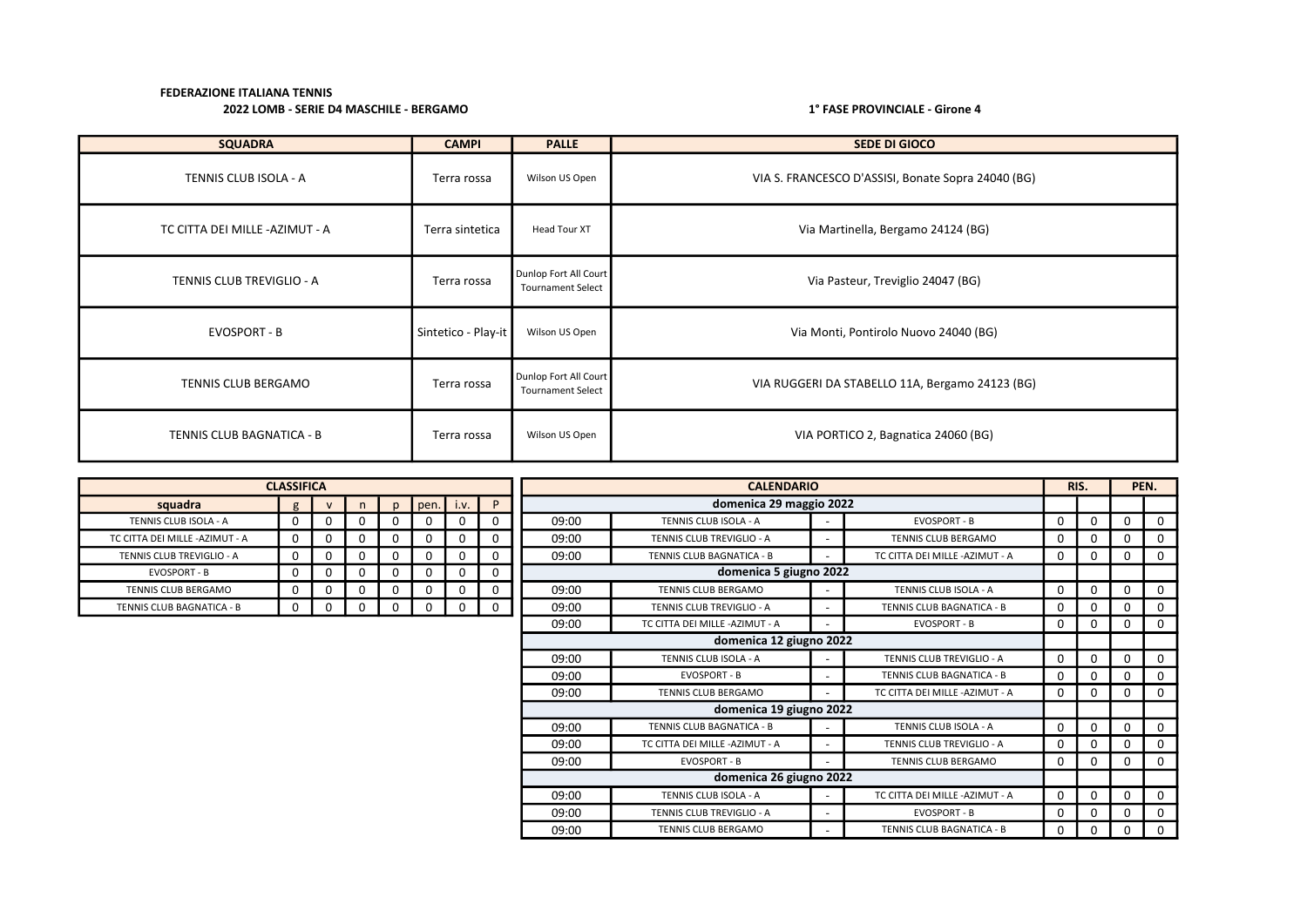# 2022 LOMB - SERIE D4 MASCHILE - BERGAMO 10 1000 1000 10000 10000 10000 10000 10000 10000 10000 10000 10000 10

| <b>SQUADRA</b>                 | <b>CAMPI</b>        | <b>PALLE</b>                                      | <b>SEDE DI GIOCO</b>                      |
|--------------------------------|---------------------|---------------------------------------------------|-------------------------------------------|
| AMICI DEL TENNIS PONTERANICA   | Erba sintetica      | Dunlop Fort All Court<br><b>Tournament Select</b> | Via Unione, Ponteranica 24010 (BG)        |
| <b>COMUNALE SARNICO - B</b>    | Terra rossa         | Dunlop Fort All Court<br><b>Tournament Select</b> | VIA CORTIVO, Sarnico 24067 (BG)           |
| TC CITTA DEI MILLE- AZIMUT - D | Terra sintetica     | Head Tour XT                                      | Via Martinella, Bergamo 24124 (BG)        |
| TENNIS CLUB BAGNATICA - C      | Terra rossa         | Wilson US Open                                    | VIA PORTICO 2, Bagnatica 24060 (BG)       |
| TENNIS CLUB ZANICA             | Erba sintetica      | Dunlop Fort All Court<br><b>Tournament Select</b> | Via Padergnone, Zanica 24050 (BG)         |
| TENNISTIME BG - B              | Sintetico - Play-it | Wilson US Open                                    | Via Largo dello Sport, Urgnano 24059 (BG) |

|                                | <b>CLASSIFICA</b> |              |          |              |             |          |          |       | <b>CALENDARIO</b>              |  |                                |          |          |          | PEN.        |
|--------------------------------|-------------------|--------------|----------|--------------|-------------|----------|----------|-------|--------------------------------|--|--------------------------------|----------|----------|----------|-------------|
| squadra                        | g                 | $\mathsf{v}$ |          | $\mathsf{D}$ | $pen.$ i.v. |          | <b>P</b> |       | domenica 29 maggio 2022        |  |                                |          |          |          |             |
| AMICI DEL TENNIS PONTERANICA   | $\Omega$          | 0            | $\Omega$ |              | $\Omega$    |          |          | 09:00 | AMICI DEL TENNIS PONTERANICA   |  | TENNIS CLUB BAGNATICA - C      | 0        | $\Omega$ | $\Omega$ | $\Omega$    |
| <b>COMUNALE SARNICO - B</b>    | $\Omega$          | 0            | $\Omega$ |              | 0           |          |          | 09:00 | TC CITTA DEI MILLE- AZIMUT - D |  | <b>TENNIS CLUB ZANICA</b>      | 0        | $\Omega$ | 0        | 0           |
| TC CITTA DEI MILLE- AZIMUT - D | $\mathbf{0}$      | 0            | 0        |              | 0           |          |          | 09:00 | TENNISTIME BG - B              |  | <b>COMUNALE SARNICO - B</b>    | 0        | 0        | 0        | $\mathbf 0$ |
| TENNIS CLUB BAGNATICA - C      | $\Omega$          | 0            | $\Omega$ |              | 0           |          | 0        |       | domenica 5 giugno 2022         |  |                                |          |          |          |             |
| <b>TENNIS CLUB ZANICA</b>      | 0                 | 0            | 0        |              | 0           |          |          | 09:00 | <b>TENNIS CLUB ZANICA</b>      |  | AMICI DEL TENNIS PONTERANICA   | 0        | $\Omega$ | 0        | $\Omega$    |
| TENNISTIME BG - B              | $\Omega$          | 0            | 0        |              | 0           | $\Omega$ | 0        | 09:00 | TC CITTA DEI MILLE- AZIMUT - D |  | <b>TENNISTIME BG - B</b>       | 0        | $\Omega$ | 0        | 0           |
|                                |                   |              |          |              |             |          |          | 09:00 | <b>COMUNALE SARNICO - B</b>    |  | TENNIS CLUB BAGNATICA - C      | 0        | $\Omega$ | 0        | 0           |
|                                |                   |              |          |              |             |          |          |       | domenica 12 giugno 2022        |  |                                |          |          |          |             |
|                                |                   |              |          |              |             |          |          | 09:00 | AMICI DEL TENNIS PONTERANICA   |  | TC CITTA DEI MILLE- AZIMUT - D | 0        | $\Omega$ | $\Omega$ | $\Omega$    |
|                                |                   |              |          |              |             |          |          | 09:00 | TENNIS CLUB BAGNATICA - C      |  | TENNISTIME BG - B              | 0        | O        | 0        | 0           |
|                                |                   |              |          |              |             |          |          | 09:00 | <b>TENNIS CLUB ZANICA</b>      |  | <b>COMUNALE SARNICO - B</b>    | 0        | $\Omega$ | 0        | $\Omega$    |
|                                |                   |              |          |              |             |          |          |       | domenica 19 giugno 2022        |  |                                |          |          |          |             |
|                                |                   |              |          |              |             |          |          | 09:00 | TENNISTIME BG - B              |  | AMICI DEL TENNIS PONTERANICA   | $\Omega$ | $\Omega$ | $\Omega$ | $\Omega$    |
|                                |                   |              |          |              |             |          |          | 09:00 | <b>COMUNALE SARNICO - B</b>    |  | TC CITTA DEI MILLE- AZIMUT - D | 0        | $\Omega$ | 0        | 0           |
|                                |                   |              |          |              |             |          |          | 09:00 | TENNIS CLUB BAGNATICA - C      |  | TENNIS CLUB ZANICA             | 0        | $\Omega$ | 0        | $\Omega$    |
|                                |                   |              |          |              |             |          |          |       | domenica 26 giugno 2022        |  |                                |          |          |          |             |
|                                |                   |              |          |              |             |          |          | 09:00 | AMICI DEL TENNIS PONTERANICA   |  | <b>COMUNALE SARNICO - B</b>    | 0        | $\Omega$ | 0        | 0           |
|                                |                   |              |          |              |             |          |          | 09:00 | TC CITTA DEI MILLE- AZIMUT - D |  | TENNIS CLUB BAGNATICA - C      | 0        |          | $\Omega$ | 0           |
|                                |                   |              |          |              |             |          |          | 09:00 | <b>TENNIS CLUB ZANICA</b>      |  | <b>TENNISTIME BG - B</b>       | 0        | $\Omega$ | 0        | $\Omega$    |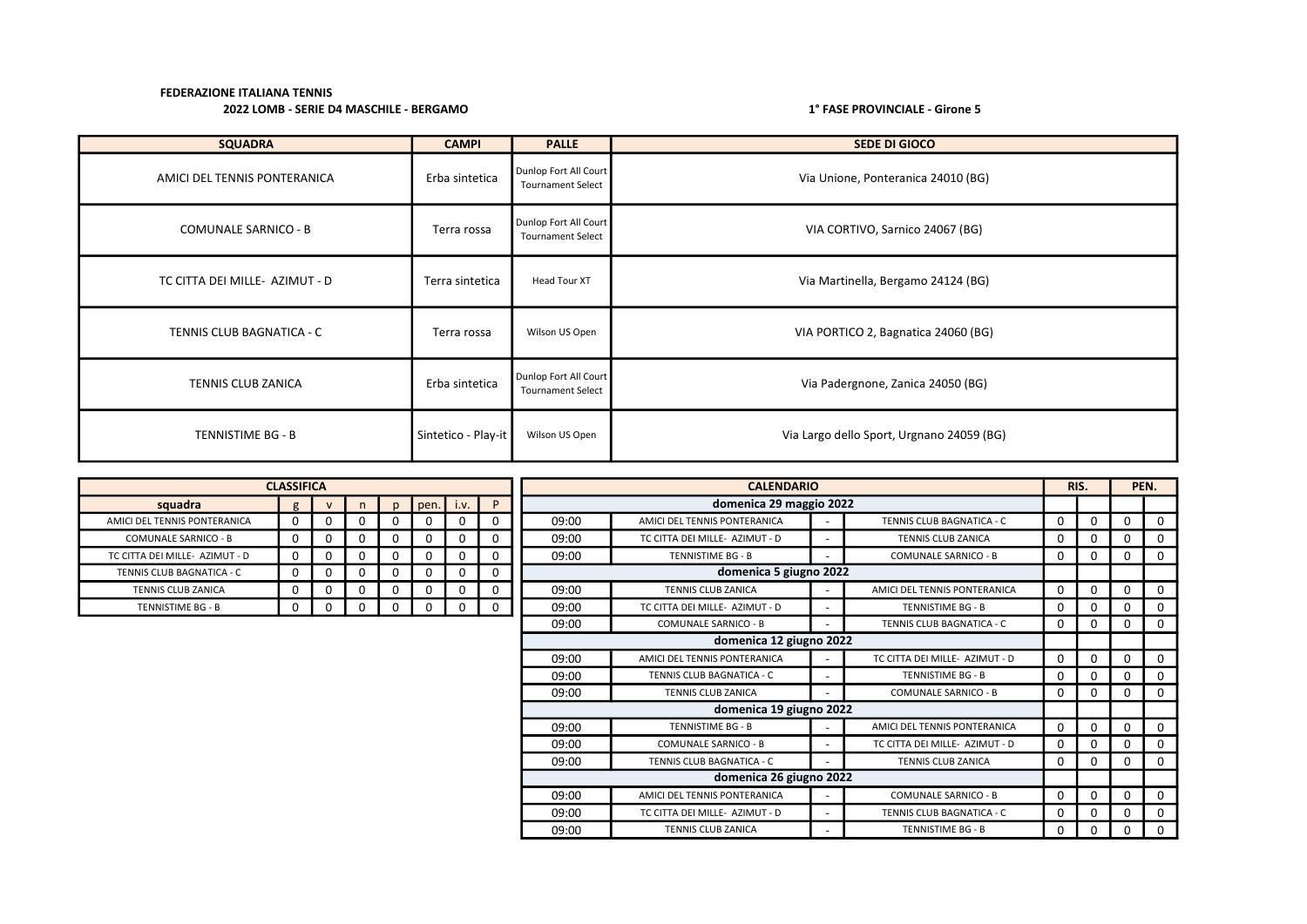# 2022 LOMB - SERIE D4 MASCHILE - BERGAMO 1° FASE PROVINCIALE - Girone 6

| <b>SQUADRA</b>               | <b>CAMPI</b>        | <b>PALLE</b>                                      | <b>SEDE DI GIOCO</b>                       |
|------------------------------|---------------------|---------------------------------------------------|--------------------------------------------|
| SPORTING CLUB VILLA D'ADDA   | Terra rossa         | Dunlop Fort All Court<br><b>Tournament Select</b> | VIA ALFREDO BIFFI, Villa d'Adda 24030 (BG) |
| <b>TENNIS PROJECT TEAM</b>   | Sintetico - Play-it | Dunlop Fort All Court<br><b>Tournament Select</b> | VIA L. DA VINCI, Osio Sopra 24040 (BG)     |
| TENNIS CLUB VIADANICA - A    | Terra rossa         | Dunlop Fort Clay<br>Court                         | VIA RASETTI, Viadanica 24060 (BG)          |
| TENNIS CLUB TREVIGLIO - C    | Terra rossa         | Dunlop Fort All Court<br><b>Tournament Select</b> | Via Pasteur, Treviglio 24047 (BG)          |
| <b>GREEN TEAM DELL'ISOLA</b> | Terra rossa         | <b>Head Tour</b>                                  | Via IV Novembre, Medolago 24030 (BG)       |

|          |          |                   |              |    |              |             |       |                              |                              |                                                                                                                                    |   |      | PEN.     |
|----------|----------|-------------------|--------------|----|--------------|-------------|-------|------------------------------|------------------------------|------------------------------------------------------------------------------------------------------------------------------------|---|------|----------|
| g        |          | n.                | $\mathsf{D}$ |    | i.v.         | P           |       |                              |                              |                                                                                                                                    |   |      |          |
| 0        |          | O                 | 0            | Ü  |              | 0           | 09:00 | TENNIS CLUB VIADANICA - A    | <b>GREEN TEAM DELL'ISOLA</b> | 0                                                                                                                                  |   | 0    |          |
| $\Omega$ | $^{(1)}$ | 0                 | 0            | 0. | <sup>n</sup> | 0           | 09:00 | <b>TENNIS PROJECT TEAM</b>   | TENNIS CLUB TREVIGLIO - C    | 0                                                                                                                                  | 0 | 0    | $\Omega$ |
| 0        |          | 0                 | 0            | 0  |              | 0           |       |                              |                              |                                                                                                                                    |   |      |          |
| 0        |          | 0                 | 0            | 0  |              | 0           | 09:00 | <b>GREEN TEAM DELL'ISOLA</b> | <b>TENNIS PROJECT TEAM</b>   | 0                                                                                                                                  |   | 0    |          |
| 0        | $\Omega$ | 0                 | $\Omega$     | 0  | $\Omega$     | $\mathbf 0$ | 09:00 | TENNIS CLUB TREVIGLIO - C    | SPORTING CLUB VILLA D'ADDA   | 0                                                                                                                                  | 0 | 0    | $\Omega$ |
|          |          |                   |              |    |              |             |       |                              |                              |                                                                                                                                    |   |      |          |
|          |          |                   |              |    |              |             | 09:00 | SPORTING CLUB VILLA D'ADDA   | TENNIS CLUB VIADANICA - A    | 0                                                                                                                                  | 0 | 0    | 0        |
|          |          |                   |              |    |              |             | 09:00 | TENNIS CLUB TREVIGLIO - C    | <b>GREEN TEAM DELL'ISOLA</b> | 0                                                                                                                                  | 0 | 0    | $\Omega$ |
|          |          |                   |              |    |              |             |       |                              |                              |                                                                                                                                    |   |      |          |
|          |          |                   |              |    |              |             | 09:00 | <b>GREEN TEAM DELL'ISOLA</b> | SPORTING CLUB VILLA D'ADDA   | 0                                                                                                                                  |   | 0    |          |
|          |          |                   |              |    |              |             | 09:00 | <b>TENNIS PROJECT TEAM</b>   | TENNIS CLUB VIADANICA - A    | 0                                                                                                                                  | 0 | 0    | $\Omega$ |
|          |          |                   |              |    |              |             |       |                              |                              |                                                                                                                                    |   |      |          |
|          |          |                   |              |    |              |             | 09:00 | SPORTING CLUB VILLA D'ADDA   | <b>TENNIS PROJECT TEAM</b>   | 0                                                                                                                                  |   | 0    |          |
|          |          |                   |              |    |              |             | 09:00 | TENNIS CLUB VIADANICA - A    | TENNIS CLUB TREVIGLIO - C    | 0                                                                                                                                  |   | 0    |          |
|          |          | <b>CLASSIFICA</b> |              |    |              | pen.        |       |                              | <b>CALENDARIO</b>            | domenica 29 maggio 2022<br>domenica 5 giugno 2022<br>domenica 12 giugno 2022<br>domenica 19 giugno 2022<br>domenica 26 giugno 2022 |   | RIS. |          |

| squadra                      | g | v | n | n | pen. | i.v. | D |
|------------------------------|---|---|---|---|------|------|---|
| SPORTING CLUB VILLA D'ADDA   |   |   |   |   |      |      |   |
| <b>TENNIS PROJECT TEAM</b>   | U | 0 |   |   |      |      |   |
| TENNIS CLUB VIADANICA - A    | 0 | O |   |   |      |      |   |
| TENNIS CLUB TREVIGLIO - C    | O | 0 |   |   |      |      |   |
| <b>GREEN TEAM DELL'ISOLA</b> |   |   |   |   |      |      |   |

Г